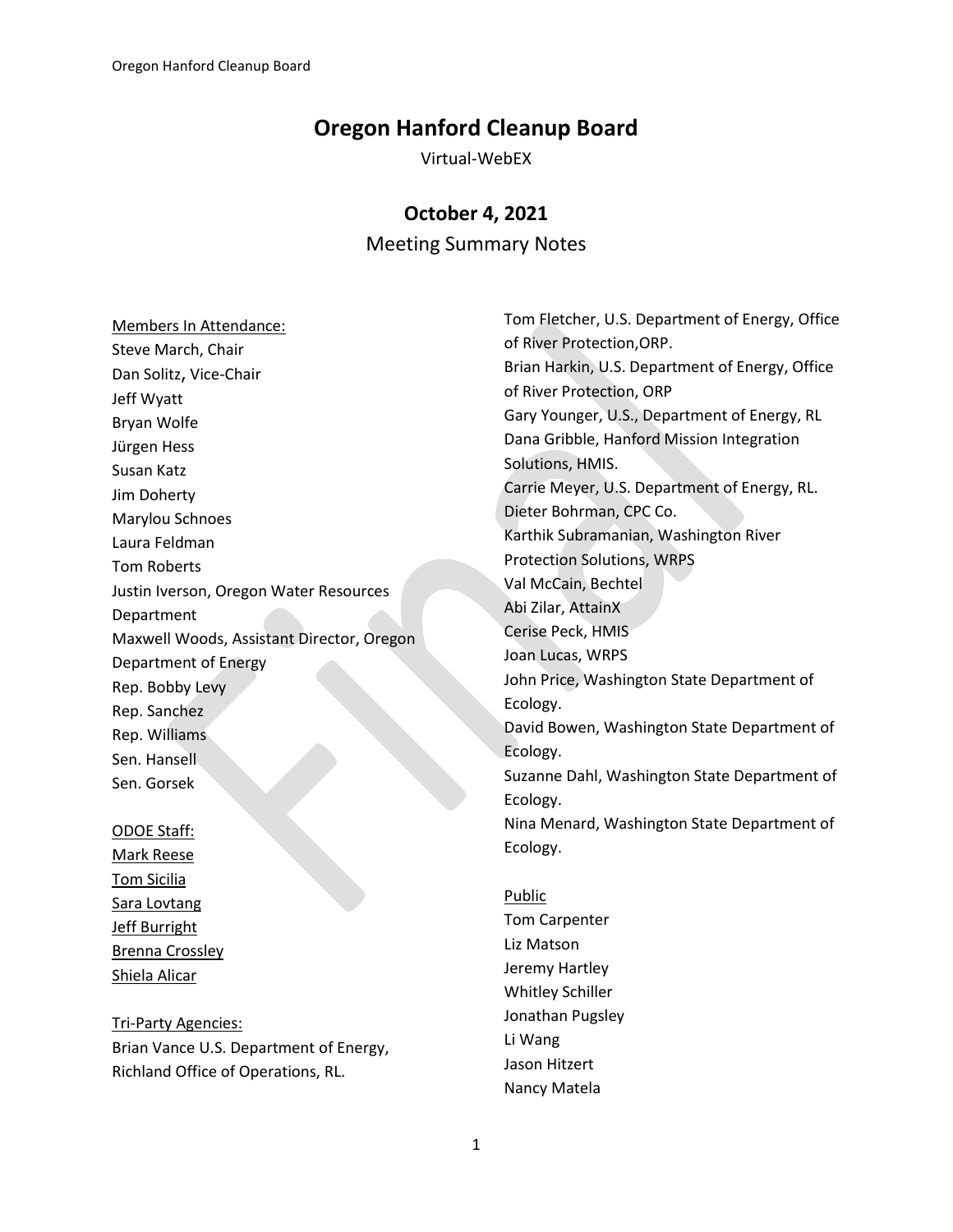### **Link to meeting materials:**

<https://www.oregon.gov/energy/safety-resiliency/Pages/OHCB-Meetings.aspx>

[Refer to the meeting audio files for further details and discussions](https://soundcloud.com/odoe/2021-10-04-oregon-hanford-cleanup-board-meeting?si=e84a9747f9ab49cc842c5aa2063915b0)

#### **Administrative**

Chair Steve March opened the meeting at 8 a.m.

After introductions, the meeting summary from the March,2021 meeting summary was approved.

## [BOARD OPENING](https://soundcloud.com/odoe/2021-10-04-oregon-hanford-cleanup-board-meeting?si=e84a9747f9ab49cc842c5aa2063915b0)

## **DOE Hanford Site Update**

- Brian T. Vance, U.S. Department of Energy, Manager, Richland Operations and Office of River Protection
- Tom Fletcher, U.S. Department of Energy Office of River Protection, ORP, Asst. Manager / Federal Project Director, Waste Treatment Plant.
- Brian Harkins, U.S. Department of Energy Office of River Protection, ORP, Deputy Asst. Manager, Tank Farms.
- Karthik Subramanian, Washington River Protection Solutions, WRPS.
- Val McCain, Bechtel, Vitrification Plant Project Director.

*Purpose: To provide the Board with an update about cleanup progress and activities including the B-109 leak assessment and the Melter Heat-up update.*

## [DOE UPDATE](https://soundcloud.com/odoe/2021-10-04-oregon-hanford-cleanup-board-meeting?si=e84a9747f9ab49cc842c5aa2063915b0)

## **Washington Department of Ecology Update**

John Price, Washington State Department of Ecology

*Purpose: To provide the Board with an update on the TPA Milestones.*

#### [ECOLOGY UPDATE](https://soundcloud.com/odoe/2021-10-04-oregon-hanford-cleanup-board-meeting?si=e84a9747f9ab49cc842c5aa2063915b0)

#### **Tanks of Interest**

Jeff Burright, ODOE Nuclear Waste Remediation Specialist*.*

*Purpose: To provide the Board with an update on the oldest Hanford Tank Farm, C-Farm.*

Jeff gave the Board an update on several topics to include: DFLAW, the VIT Plant, Test Bed Initiative and leaking tanks.

#### TANK [UPDATE](https://soundcloud.com/odoe/2021-10-04-oregon-hanford-cleanup-board-meeting?si=e84a9747f9ab49cc842c5aa2063915b0)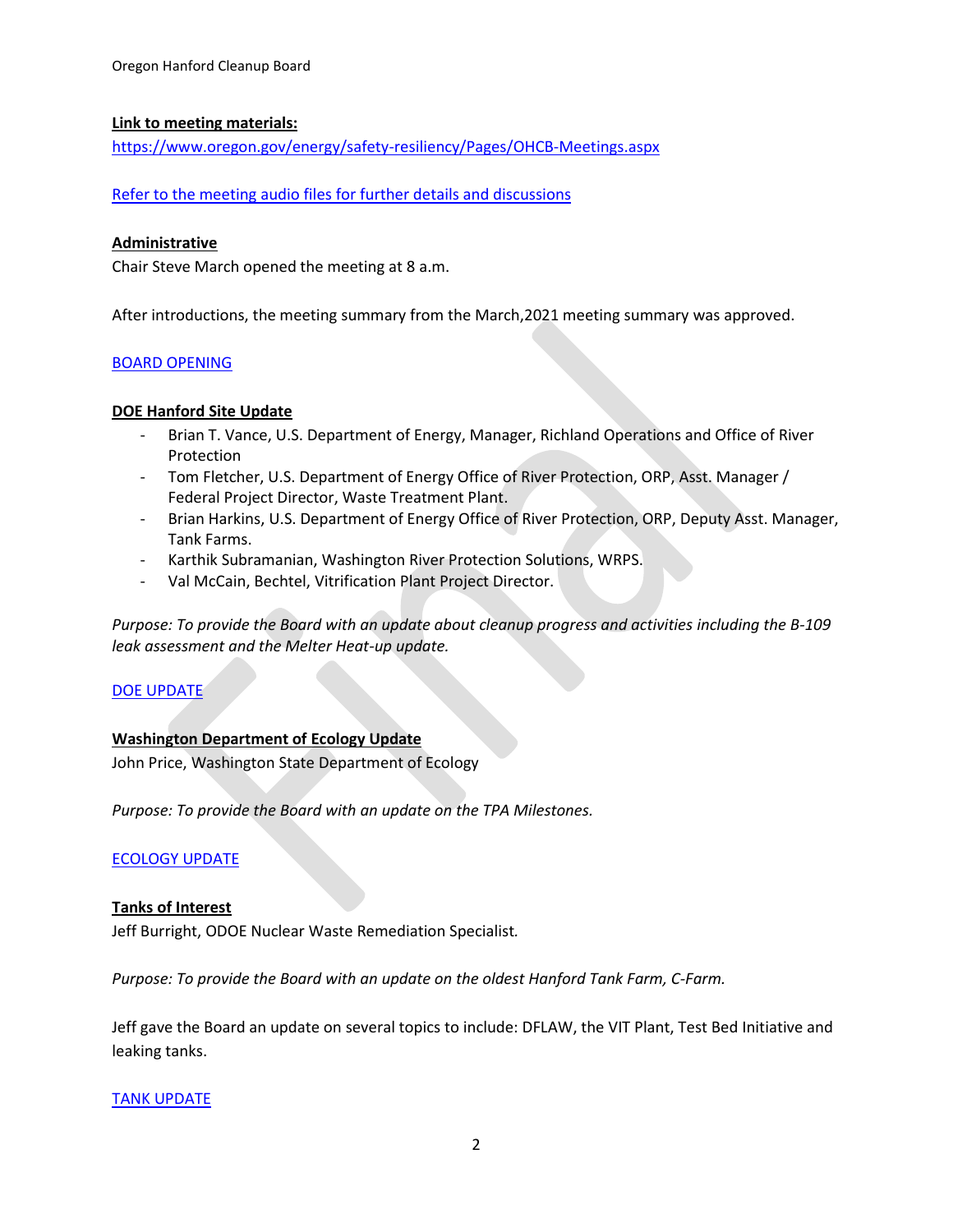## **What's Happened Since the Last Meeting**

Max Woods, Assistant Director, ODOE Nuclear safety and Emergency Preparedness Division.

*Purpose: To provide the Board with an update on everything that has happened since the last meeting.*

Max updated the Board about the legislative session, several bills that have been proposed and the recent news articles about Hanford cleanup work.

## [WHAT'S HAPPEN](https://soundcloud.com/odoe/2021-10-04-oregon-hanford-cleanup-board-meeting?si=e84a9747f9ab49cc842c5aa2063915b0)ED

## **Analysis of Fate and Transport of Hanford releases below Hanford Reach**

Brenna Crossley, ODOE Summer Intern

Purpose: Brenna was a summer term intern working with Sara Lovtang on a research project involving sediments below the Hanford Reach.

## **[CROSSLEY](https://soundcloud.com/odoe/2021-10-04-oregon-hanford-cleanup-board-meeting?si=e84a9747f9ab49cc842c5aa2063915b0)**

## **Board Business**

(Board and Staff)

Topics for discussion at this meeting:

- OHCB HAB appointments
- Upcoming Board vacancies and Board leadership
- 2022 Board leadership elections
- Confirm date and location of the next Board meeting

Chair Steve March led the discussion:

Upcoming appointments and recognition of service: The Board recognized Steve March for his many years of service to the state and the OHCB.

Jim Doherty was recently appointed to Steve's seat. Jim was formally welcomed to the Board.

Board Leadership: Steve has reached his term limit. Dan Solitz will become the Acting Board Chair now, but he is terming out this year too, in December. The Board is encouraged to think about whom wants to take on Board leadership duties and responsibilities beginning in 2022. This will need to be a priority. Board members were encouraged to contact staff and to let their fellow Board members know that they are interested in a leadership position.

Next meeting: There was discussion about when the next meeting should be held either virtually or inperson. Mark Reese, Board Administrator, suggested the Hood River Inn if we are cleared for in-person